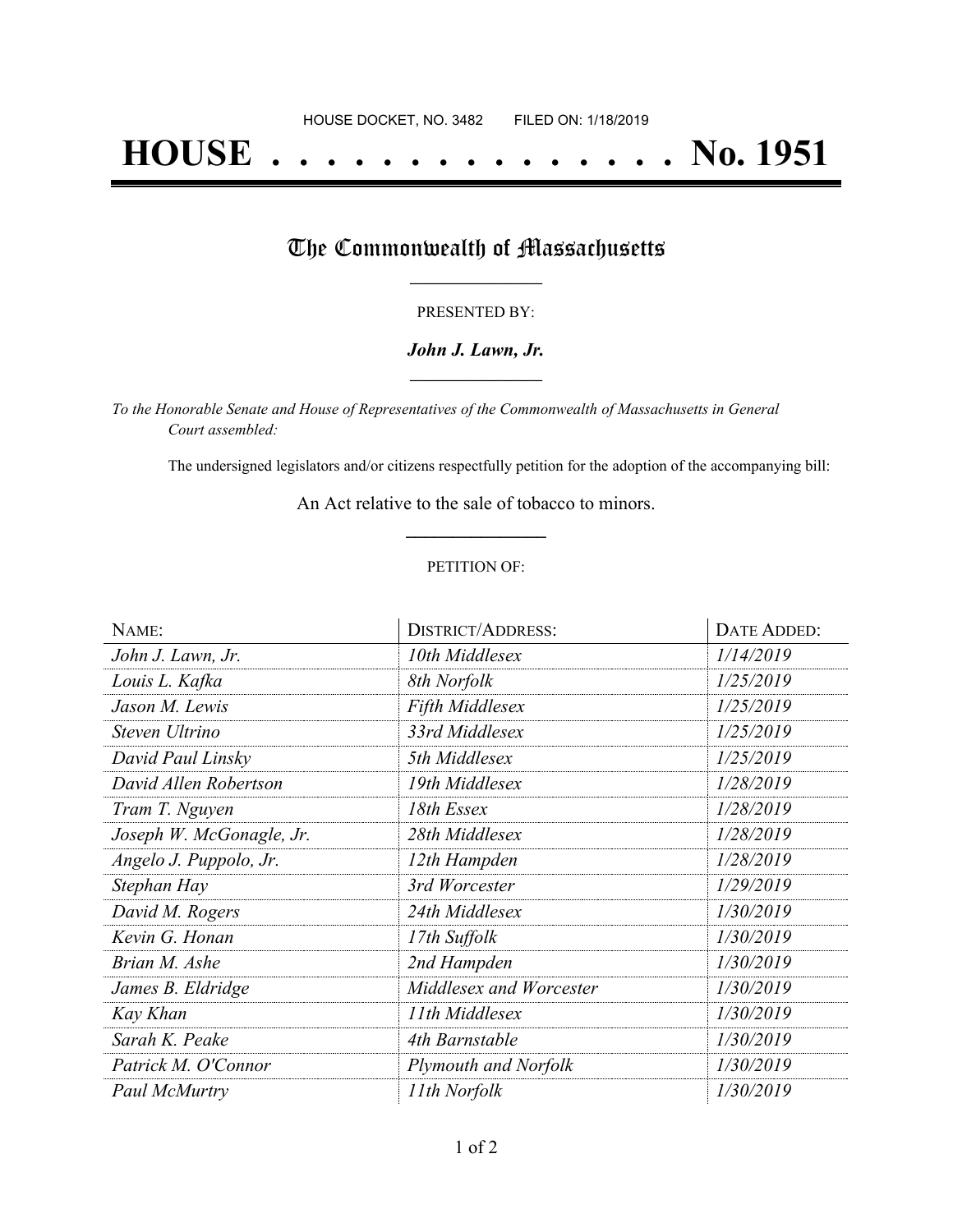| Hannah Kane              | 11th Worcester         | 1/30/2019 |
|--------------------------|------------------------|-----------|
| Thomas M. Stanley        | 9th Middlesex          | 1/30/2019 |
| Harriette L. Chandler    | <b>First Worcester</b> | 1/31/2019 |
| Thomas A. Golden, Jr.    | 16th Middlesex         | 1/31/2019 |
| Denise C. Garlick        | 13th Norfolk           | 1/31/2019 |
| Jack Patrick Lewis       | 7th Middlesex          | 1/31/2019 |
| Rady Mom                 | 18th Middlesex         | 1/31/2019 |
| Denise Provost           | 27th Middlesex         | 1/31/2019 |
| James M. Murphy          | 4th Norfolk            | 1/31/2019 |
| Carmine Lawrence Gentile | 13th Middlesex         | 1/31/2019 |
| Daniel J. Ryan           | 2nd Suffolk            | 1/31/2019 |
| Jonathan Hecht           | 29th Middlesex         | 1/31/2019 |
| Sean Garballey           | 23rd Middlesex         | 2/1/2019  |
| John C. Velis            | 4th Hampden            | 2/1/2019  |
| Marjorie C. Decker       | 25th Middlesex         | 2/1/2019  |
| Daniel R. Cullinane      | 12th Suffolk           | 2/1/2019  |
| Tommy Vitolo             | 15th Norfolk           | 2/1/2019  |
| Natalie M. Higgins       | 4th Worcester          | 2/1/2019  |
| Carlos González          | 10th Hampden           | 2/1/2019  |
| Jon Santiago             | 9th Suffolk            | 2/1/2019  |
| William C. Galvin        | 6th Norfolk            | 2/1/2019  |
| Bruce J. Ayers           | <b>1st Norfolk</b>     | 2/1/2019  |
| James Arciero            | 2nd Middlesex          | 2/1/2019  |
| Linda Dean Campbell      | 15th Essex             | 2/1/2019  |
| Patricia D. Jehlen       | Second Middlesex       | 2/1/2019  |
| Daniel J. Hunt           | 13th Suffolk           | 2/1/2019  |